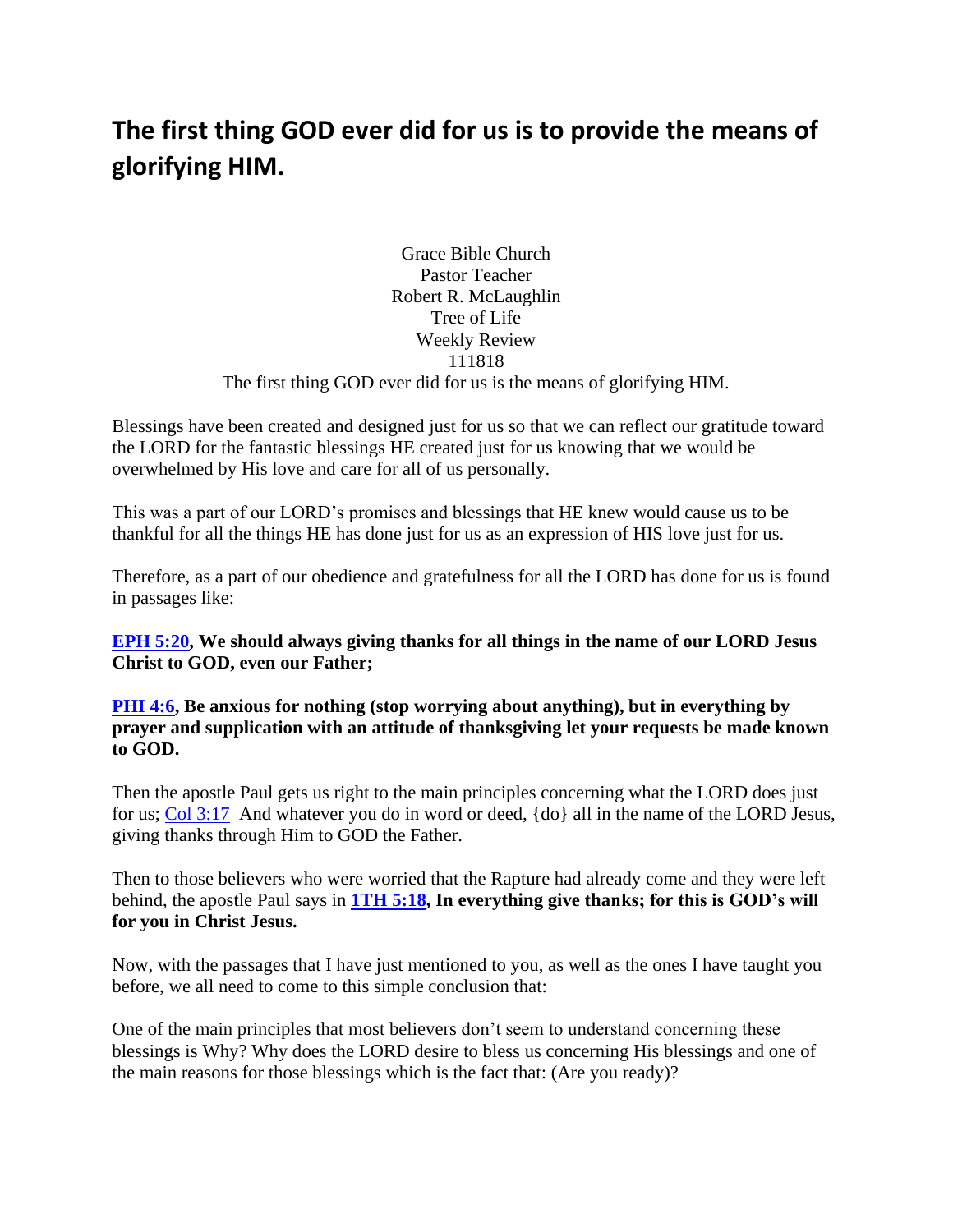Here it is, it is simple yet profound: the first thing GOD ever did for us is the means of glorifying HIM. And what is the first thing that the LORD did? The first thing GOD He did was to bless us in [EPH 1:3;](https://www.bibleserver.com/text/NIV/Ephesians1%3A3) and then He chose us, or elected us to have HIS highest and best from those blessings; [EPH 1:4.](https://www.bibleserver.com/text/NIV/Ephesians1%3A4)

The point is that GOD receives glory for the things HE has done and for all that HE has provided, especially for those believers who have responded to HIS call without any interference from them. I say to respond to HIS call as an invitation from HIM without any human or angelic interference designed by Satan to distract us from our PVTD and to try and deny us the divine blessings that can stagger the mind or the imagination.

Anything that Satan will can use to deny us blessings designed and created by GOD to bring glory to our LORD and our Savoir, Satan will use. And so, as we continue with our subject concerning the things that GOD has done for us that we also need to establish what our LORD was doing before HE created the earth, the angels, the animal kingdom or even males and females.

Let me illustrate this with a few doctrinal examples of GOD's love and GOD's grace for all mankind. There have been some very interesting principles that reveal to us the existence of life on this earth other than just human life or human beings.

Let me try to give you a preview of some of the major events that took place years before the human race was created. In fact, advanced Bible doctrine will cause us to receive the blessings GOD created just for us and for those we love.

Now, if you have been a member of this ministry (GBC) or (RMBM), which has had a real impact upon those believers who desire to know the truth, learn about the truth, and then apply the truth, the time for application is right now.

Look at how magnificent the grace of GOD is revealed by means of HIS love, HIS truth, HIS righteousness, HIS justice, and many other divine blessings from GOD are a means of GOD using us and revealing to us. HIS love and gratitude that HE has had for all of us.

And then there is probably no greater and clearer passage that deals with these doctrinal principles like the one in the book of James had to deal with which says concerning what our LORD's have brother James in the book of James warns us all about in some manner.

Let's read it in **JAM 1** and get a glimpse or a picture of our things the LORD had done, in us; with us; and even for us.

We read in **[JAM 1:12-27,](https://www.bibleserver.com/text/NIV/James1%3A12-27) Blessed is a man who perseveres under trial; for once he has been approved, he will receive the crown of life, which {the LORD} has promised to those who love Him.**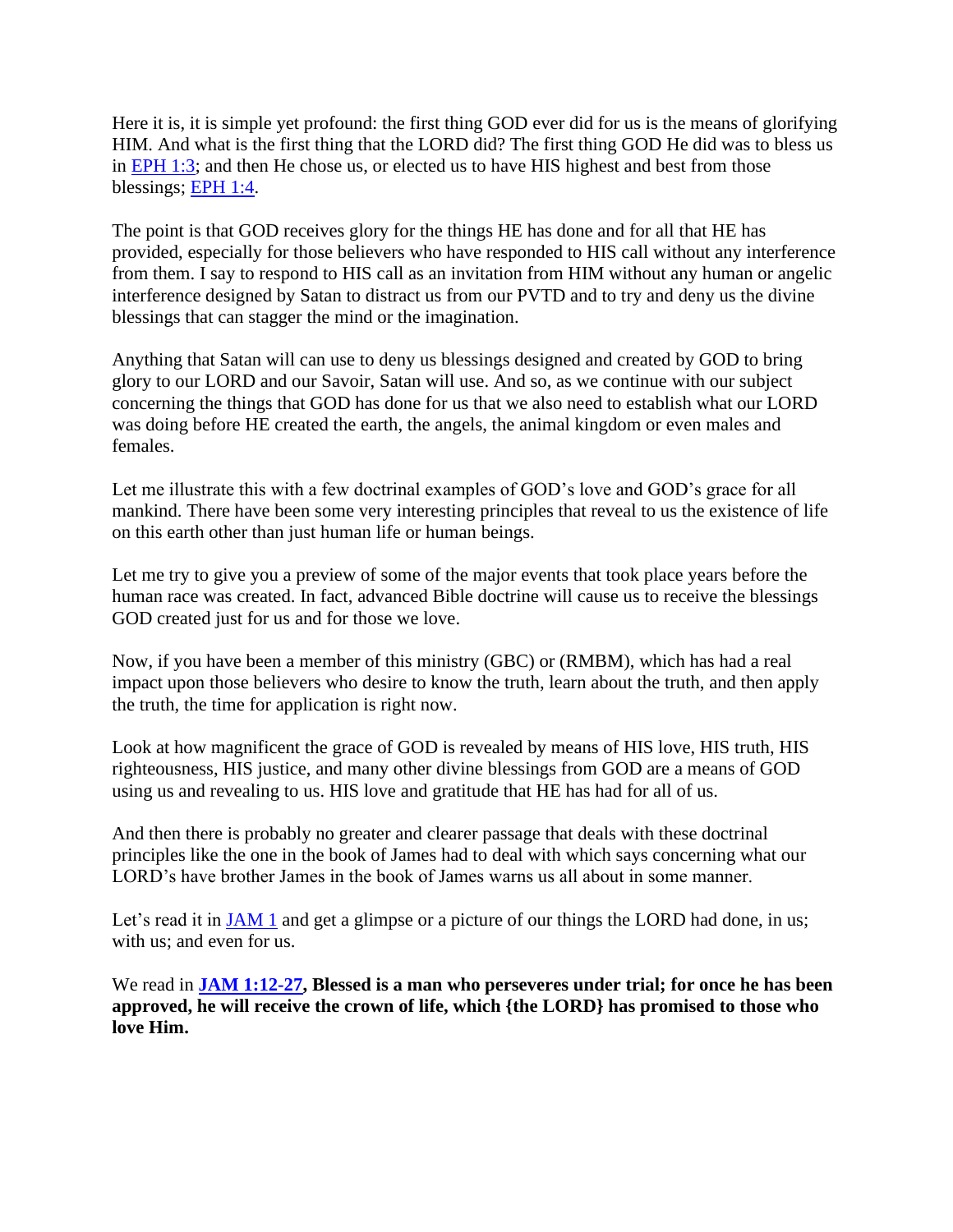Let no one say when he is tempted, "I am being tempted by GOD"; for GOD cannot be tempted by evil, and He Himself does not tempt anyone. But each one is tempted when he is carried away and enticed by his own lust.

Then when lust has conceived, it gives birth to sin; and when sin is accomplished, it brings forth death. Do not be deceived, my beloved brethren. Every good thing bestowed and every perfect gift is from above, coming down from the Father of lights, with whom there is no variation, or shifting shadow.

In the exercise of His will He brought us forth by the word of truth, so that we might be, as it were, the first fruits among His creatures. {This} you know, my beloved brethren. But let everyone be quick to hear, slow to speak {and} slow to anger; for the anger of man does not achieve the righteousness of GOD.

Therefore putting aside all filthiness and {all} that remains of wickedness, in humility receive the word implanted, which is able to save your souls. But prove yourselves doers of the word, and not merely hearers who delude themselves.

For if anyone is a hearer of the word and not a doer, he is like a man who looks at his natural face in a mirror; for {once} he has looked at himself and gone away, he has immediately forgotten what kind of person he was.

But one who looks intently at the perfect law, the {law} of liberty, and abides by it, not having become a forgetful hearer but an effectual doer, this man shall be blessed in what he does.

If anyone thinks himself to be religious, and yet does not bridle his tongue but deceives his {own} heart, this man's religion is worthless. This is pure and undefiled religion in the sight of {our} GOD and Father, to visit orphans and widows in their distress, {and} to keep oneself unstained by the world.

Now, let's take a look at [JER 4,](https://www.bibleserver.com/text/NIV/Jeremiah4) a very interesting passage that is usable to bring glory to our LORD.

**[JER 4:18-22,](https://www.bibleserver.com/text/NIV/Jeremiah4%3A18-22) "Your ways and your deeds Have brought these things to you. This is your evil. How bitter! How it has touched your heart! My soul, my soul! I am in anguish! Oh, my heart!** 

**My heart is pounding in me; I cannot be silent, Because you have heard, O my soul, The sound of the trumpet, The alarm of war. Disaster on disaster is proclaimed, For the whole land is devastated;**

Suddenly my tents are devastated, My curtains in an instant. How long must I see the standard, And hear the sound of the trumpet? For My people are foolish, They know Me not; They are stupid children, And they have no understanding. They are shrewd to do evil, But to do good they do not know."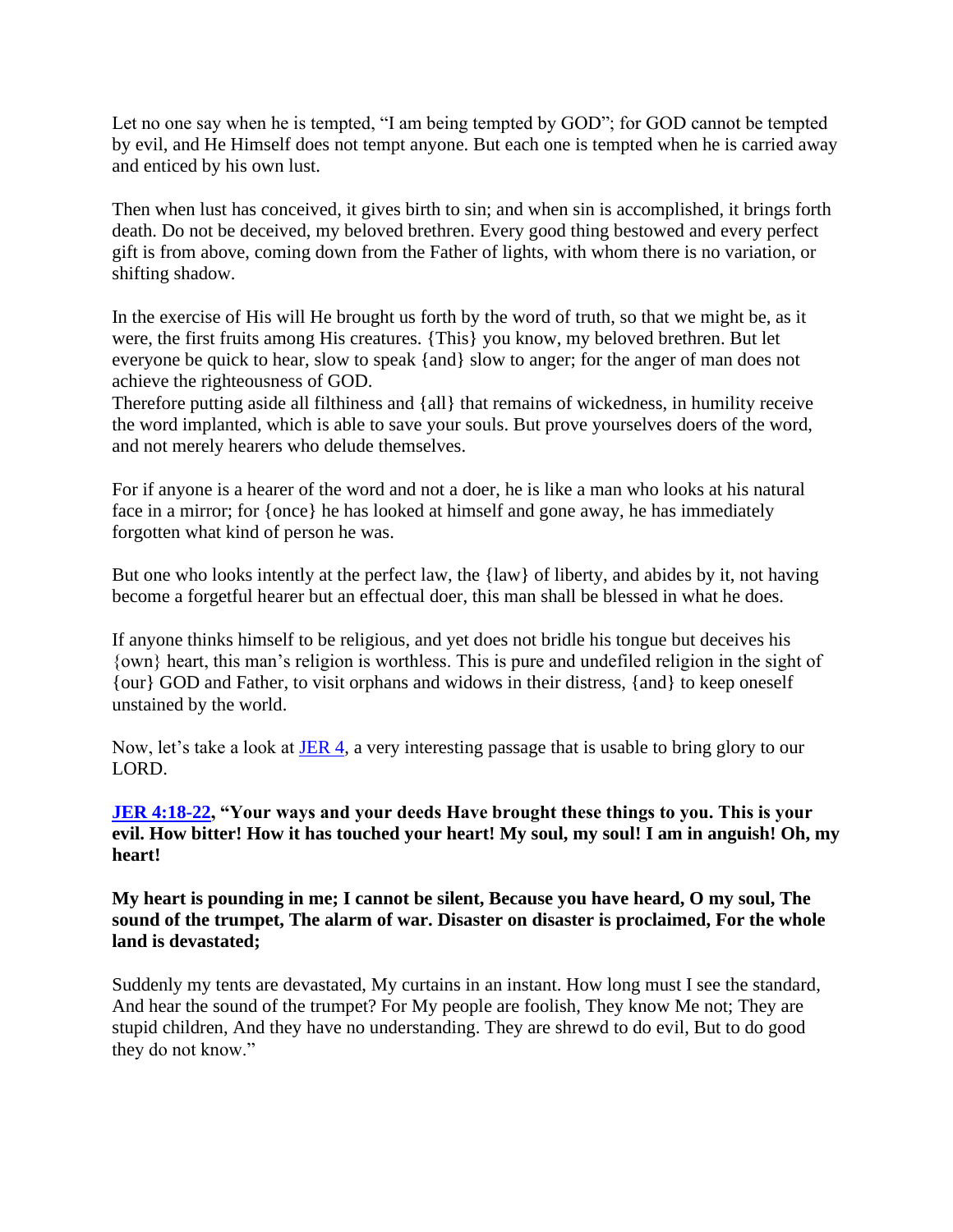## Notice [JER 4:23](https://www.bibleserver.com/text/NIV/Jeremiah4%3A23) which is a unique passage that reveal to us some of the work our LORD accomplished; **[JER 4:23-28,](https://www.bibleserver.com/text/NIV/Jeremiah4%3A23-28) I looked on the earth, and behold, {it was} formless and void; And to the heavens, and they had no light. I looked on the mountains, and behold, they were quaking,**

And all the hills moved to and fro. I looked, and behold, there was no man, And all the birds of the heavens had fled. I looked, and behold, the fruitful land was a wilderness, And all its cities were pulled down Before the LORD, before His fierce anger. For thus says the LORD,

The whole land shall be a desolation, Yet I will not execute a complete destruction. For this the earth shall mourn, And the heavens above be dark, Because I have spoken, I have purposed, And I will not change My mind, nor will I turn from it."

In fact, let us look at some of the supergrace blessings that our LORD gave us before He created the man and the woman. We begin with a subject we noted about ten years ago which is called by the apostle Paul and us here at GBCRMBM known as the *Politeuma* Privileges.

## What is the *Politeuma* Privilege?

Well, from the time of the Third Century B.C., *politeuma* was frequently used to designate a corporate body of citizens or a colony of foreigners who were residents in a foreign country while their citizenship and allegiance is elsewhere. *Politeuma* is also what we call a hapax legomena, which of course is a word used only once in the Bible. At the time Paul wrote this, and the noun *politeuma* came to mean a place of Roman citizenship, Roman commonwealth, or a Roman community! And therefore we need to go back to Philippi for a few moments to find out what Paul meant when he used this phrase.

Now, when they heard the noun *politeuma* or the verb *politeuomai*, to them it meant that they were a privilege people. In fact, one of the privileges of the noun *politeuma*, was that if you lived in Philippi as a Roman citizen who had become victorious in the Greek games and you had no taxes for the rest of your life.

## Why?

Because you were a part of the politeuma privileges which were considered to be some of the greatest privileges in the ancient world at that time. It was quite an advantage then, as it would be even now! And so, when the apostle Paul dropped this word on the Philippians in chapter one and again in chapter three, he used this word because it was a short way of teaching the entire concept of being a winner in the PPOG in the Church-age. And that is another reason why the apostle Paul used this word only with the Philippians because only in Philippi did this word have enough significance to establish one of the most unusual analogies in the word of GOD. And while only used once in the Bible, the noun has enough extra biblical usage for us to understand exactly what was meant when Paul said in **[PHI 1:27,](https://www.bibleserver.com/text/NIV/Philippians1%3A27) Only** *politeuomai* **your life in a manner worthy of the gospel of Christ.**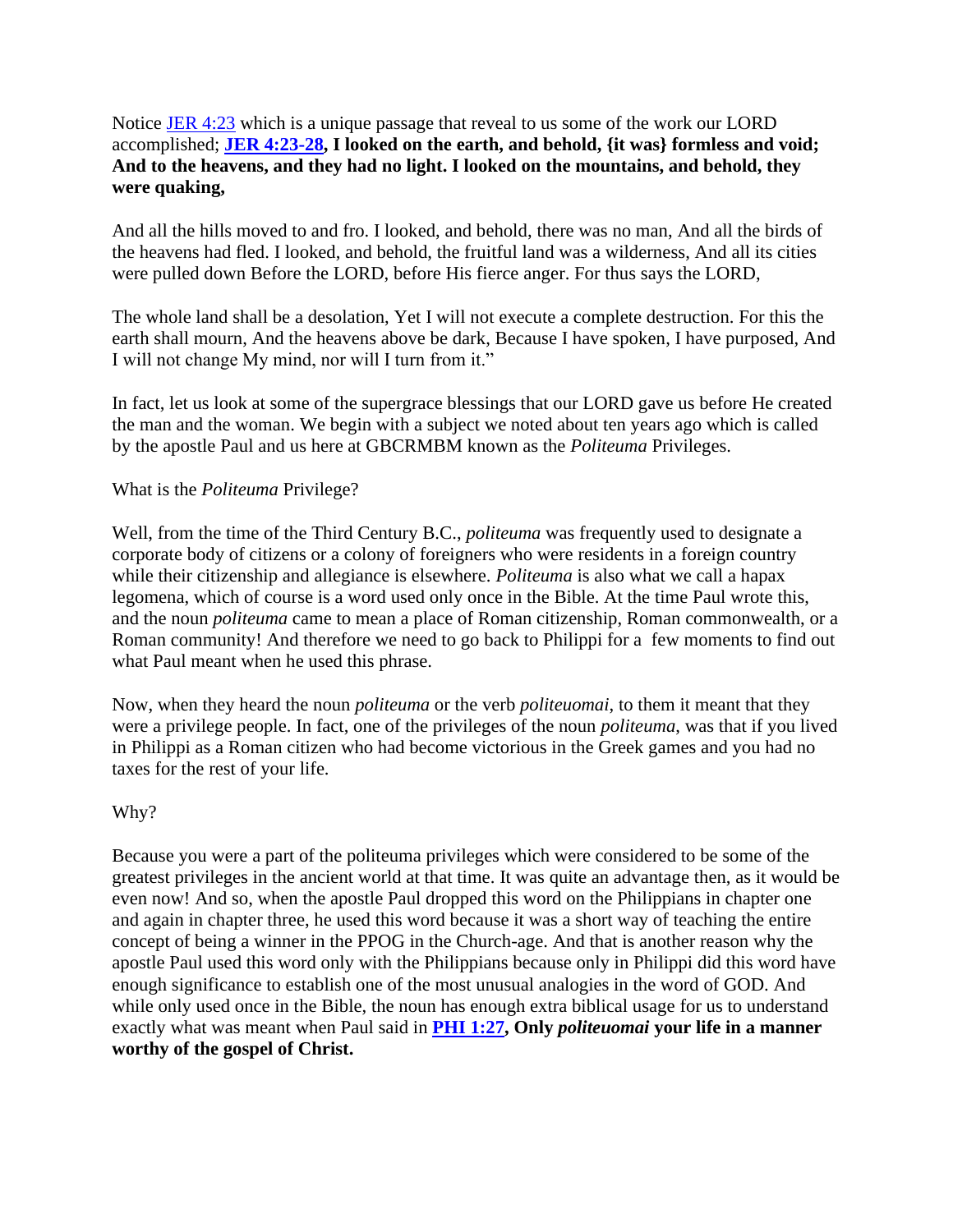**[PHI 3:17-21,](https://www.bibleserver.com/text/NIV/Philippians3%3A17-21) Brethren, join in following my example, and observe those who walk according to the pattern you have in us. For many walk, of whom I often told you, and now tell you even weeping, {that they are} enemies of the cross of Christ, whose end is destruction, whose GOD is {their} appetite, and {whose} glory is in their shame, who set their minds on earthly things. For our citizenship** *[politeuomai]* **is in heaven, from which also we eagerly wait for a Savior, the LORD Jesus Christ; who will transform the body of our humble state into conformity with the body of His glory, by the exertion of the power that He has even to subject all things to Himself.**

This word actually means that we must always live our lives in the light of our eternal future. As believers in TLJC, each one of us is going to spend, billions upon billions of years in Heaven, our real home. And therefore one of the main principles which emerge is to "live your life in the light of the future." And, if you live your life in the light of the future, then Bible doctrine will be the number one place and have the number one priority in your life.

Because, you see, while our time on this earth is very short, even if you live to be a hundred, it's like a drop of water in the ocean compared to eternity. And therefore this metaphor develops the concept that when you live your life in the light of eternity. Or, whatever problems and whatever adversities you have in this life; you will realize that nothing we have can compare with the eternal weight of glory which is far beyond all comparison, [2CO 4:17.](https://www.bibleserver.com/text/NIV/2Corinthians4%3A17)

And this is one of the main reasons that all believers can focus in on because of passages and principles like [2CO 4:7-18,](https://www.bibleserver.com/text/NIV/2Corinthians4%3A7-18) which says, **"But we have this treasure in earthen vessels, that the surpassing greatness of the power (in us) may be of GOD and not from ourselves. We are afflicted in every way, but not crushed; perplexed, but not despairing; persecuted, but not forsaken; struck down, but not destroyed; always carrying about in the body the dying of Jesus, that the life of Jesus also may be manifested in our body.** 

**For we who live are constantly being delivered over to death for Jesus' sake, that the life of Jesus also may be manifested in our mortal flesh. So, death works in us, but life in you. But having the same spirit of faith, according to what is written, I believed, therefore I spoke, we also believe, therefore also we speak; knowing that He who raised the LORD Jesus will raise us also with Jesus and will present us with you.** 

**For all things are for your sakes, that the grace which is spreading to more and more people may cause the giving of thanks to abound to the glory of GOD. Therefore, we do not lose heart, but though our outer man is decaying, yet our inner man is being renewed day by day.** 

**For momentary, light affliction is producing for us an eternal weight of glory far beyond all comparison, while we look not at the things which are seen, but at the things which are not seen; for the things which are seen are temporal, but the things which are not seen are eternal."**

This is when you also realize that the sufferings of this present time are not worthy to be compared with the glory that is to be revealed to us, [ROM 8:18.](https://www.bibleserver.com/text/NIV/Romans8%3A18)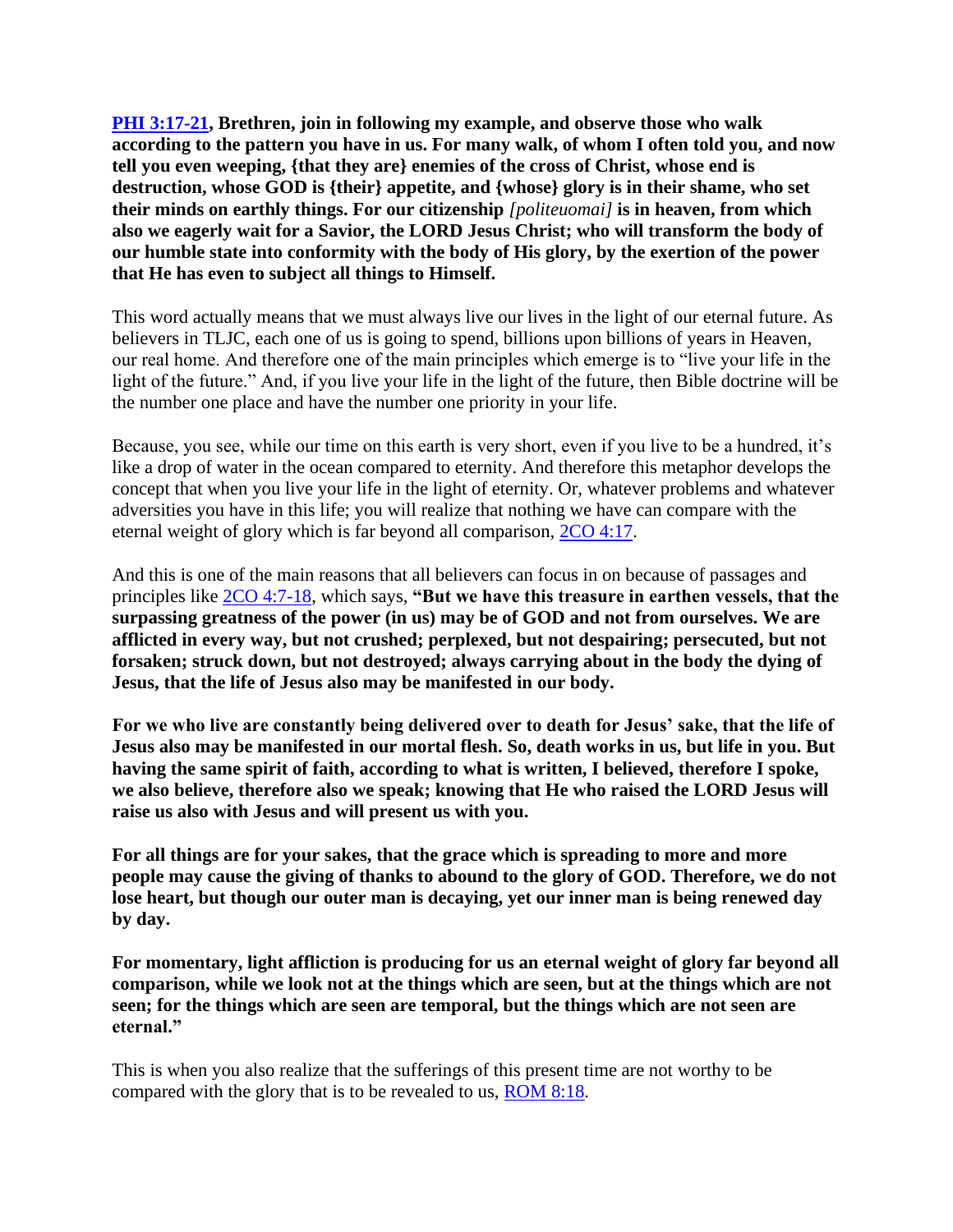**[ROM 8:18,](https://www.bibleserver.com/text/NIV/Romans8%3A18) "For I consider that the sufferings of this present time are not worthy to be compared with the glory that is to be revealed to us."**

And this is why we should live as Abraham lived in **[HEB 11:9-16,](https://www.bibleserver.com/text/NIV/Hebrews11%3A9-16) By faith he lived as an alien in the land of promise, as in a foreign land, dwelling in tents with Isaac and Jacob, fellow heirs of the same promise; for he was looking for the city which has foundations, whose architect and builder is GOD.** 

**All these died in faith, without receiving the promises, but having seen them and having welcomed them from a distance, and having confessed that they were strangers and exiles on the earth. For those who say such things make it clear that they are seeking a country of their own.** 

**And indeed if they had been thinking of that country from which they went out, they would have had opportunity to return. But as it is, they desire a better country, that is a heavenly one. Therefore GOD is not ashamed to be called their GOD; for He has prepared a city for them.** 

**[HEB 11:24-26,](https://www.bibleserver.com/text/NIV/Hebrews11%3A24-26) By faith Moses, when he had grown up, refused to be called the son of Pharaoh's daughter; choosing rather to endure ill-treatment with the people of GOD, than to enjoy the passing pleasures of sin; considering the reproach of Christ greater riches than the treasures of Egypt; for he was looking to the reward.**

All of these passages indicate that we are not of this world but we have a Heavenly citizenship. And this is why we are told in **[MAT 6:19-20,](https://www.bibleserver.com/text/NIV/Matthew6%3A19-20) "Do not lay up for yourselves treasures upon earth, where moth and rust destroy, and where thieves break in and steal. But lay up for yourselves treasures in heaven, where neither moth nor rust destroys, and where thieves do not break in or steal;"**

**[JOH 18:36,](https://www.bibleserver.com/text/NIV/John18%3A36) the LORD said, "My kingdom is not of this world."**

**[JOH 15:19,](https://www.bibleserver.com/text/NIV/John15%3A19) he said to us "If you were of the world, the world would love its own; but because you are not of the world, but I chose you out of the world, therefore the world hates you."**

Now, certainly you do have problems and you do have things that are painful. You do, in fact we all do, have difficulties in our life. And the whole point is to advance to spiritual adulthood, so that the problems, the adversities, the tragedies, the difficulties of life become a blessing. For strangely enough the greatest blessings in life come to the believer who goes through undeserved suffering and reaches spiritual adulthood. And all of these principles and many more apply to the things that GOD has done and revealed for those who love Him.

All believers living on planet earth during the dispensation of the Church-age can become a special privileged group; [1PE 2:5;](https://www.bibleserver.com/text/NIV/1Peter2%3A5) [2:9.](https://www.bibleserver.com/text/NIV/1Peter2%3A9)